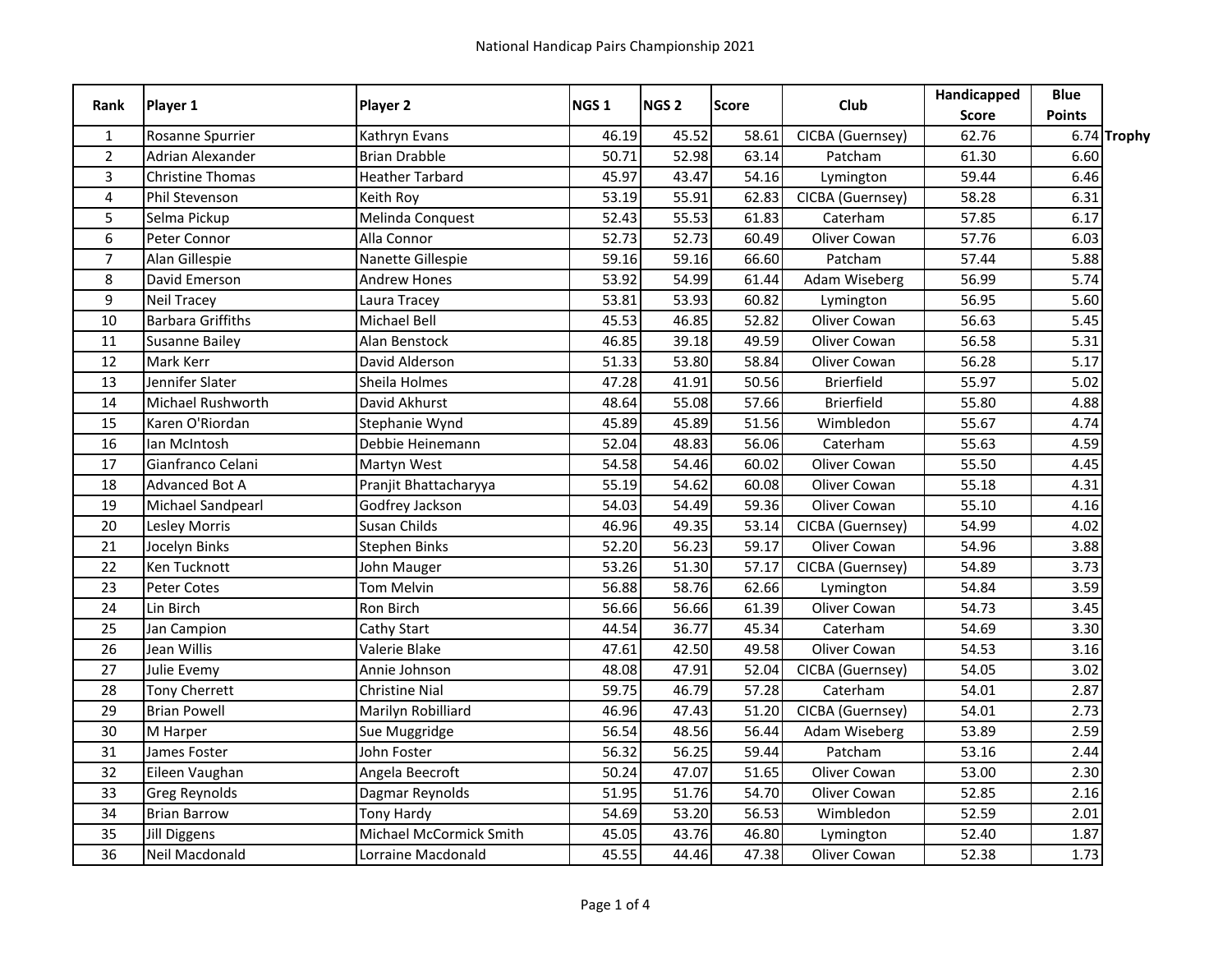|      |                           |                           | NGS <sub>1</sub> | NGS <sub>2</sub> | <b>Score</b> | Club              | Handicapped  | <b>Blue</b>   |
|------|---------------------------|---------------------------|------------------|------------------|--------------|-------------------|--------------|---------------|
| Rank | Player 1                  | Player 2                  |                  |                  |              |                   | <b>Score</b> | <b>Points</b> |
| 37   | Josephine Allen           | Alan Setchell             | 53.57            | 57.51            | 57.58        | Patcham           | 52.04        | 1.58          |
| 38   | <b>Charmaine Flaherty</b> | Kate Morris               | 50.94            | 51.56            | 53.05        | Lymington         | 51.80        | 1.44          |
| 39   | <b>Terry Krell</b>        | Stephen Hunter            | 47.45            | 51.35            | 50.72        | Adam Wiseberg     | 51.32        | 1.30          |
| 40   | Sharon Rubin              | Joe Dixon                 | 44.60            | 50.96            | 48.83        | Patcham           | 51.05        | $1.15$        |
| 41   | Henryk Klocek             | <b>Roger Pratt</b>        | 57.43            | 53.89            | 56.68        | Wimbledon         | 51.02        | 1.01          |
| 42   | Liz Thompson              | Sue Shaw                  | 56.59            | 55.54            | 57.03        | CICBA (Guernsey)  | 50.97        | 0.87          |
| 43   | Phil Lovegrove            | David Heywood             | 51.34            | 52.94            | 53.10        | Lymington         | 50.96        | 0.72          |
| 44   | Linda Barker              | Anne Segal                | 57.24            | 53.99            | 56.49        | Oliver Cowan      | 50.88        | 0.58          |
| 45   | Chris Hopwood             | Nigel Hopwood             | 49.83            | 53.82            | 52.68        | <b>Brierfield</b> | 50.86        | 0.44          |
| 46   | John Osmond               | Peter Breakell            | 55.17            | 57.03            | 56.90        | Wimbledon         | 50.80        | 0.29          |
| 47   | Linda Bamford             | Janice Mairs              | 49.37            | 53.53            | 52.16        | Oliver Cowan      | 50.71        | 0.24          |
| 48   | <b>Marion Hart</b>        | Kenneth Wilshire          | 58.67            | 55.07            | 57.53        | Wimbledon         | 50.66        |               |
| 49   | <b>Brian Parkin</b>       | Susan Jones               | 51.94            | 53.54            | 53.37        | CICBA (Guernsey)  | 50.63        |               |
| 50   | David Wright              | <b>Bridget Macdougall</b> | 57.40            | 53.43            | 56.00        | Wimbledon         | 50.59        |               |
| 51   | Jennifer Gleeson          | Fiona Taylor              | 51.80            | 49.73            | 51.34        | Oliver Cowan      | 50.58        |               |
| 52   | <b>Jules Davidoff</b>     | Carla Sidney-Woollett     | 52.39            | 51.03            | 52.23        | Wimbledon         | 50.52        |               |
| 53   | Diana von Halle           | Emma Forbes               | 50.20            | 48.77            | 49.72        | Wimbledon         | 50.24        |               |
| 54   | Maureen Brinton           | Judith Williams           | 53.62            | 49.78            | 51.85        | Adam Wiseberg     | 50.15        |               |
| 55   | Linda Stocks              | Raj Gupta                 | 56.98            | 52.48            | 54.67        | Oliver Cowan      | 49.94        |               |
| 56   | Patsy Self                | Karen Fooks               | 47.69            | 50.98            | 49.23        | CICBA (Guernsey)  | 49.90        |               |
| 57   | Juliana Berck             | Janice Fine               | 52.36            | 48.90            | 50.34        | Oliver Cowan      | 49.71        |               |
| 58   | Irene Whitfield           | Mavis Turner              | 49.31            | 38.68            | 43.53        | Oliver Cowan      | 49.54        |               |
| 59   | <b>Mark Madeley</b>       | Tom Green                 | 55.53            | 54.04            | 54.17        | Adam Wiseberg     | 49.39        |               |
| 60   | <b>Meg Jenkins</b>        | Margaret Cowe             | 49.02            | 48.80            | 48.24        | Oliver Cowan      | 49.33        |               |
| 61   | John Deszberg             | <b>Fred Pannell</b>       | 56.53            | 50.25            | 52.54        | Patcham           | 49.15        |               |
| 62   | Susan Browne              | <b>Pauline Davies</b>     | 49.24            | 51.92            | 49.72        | Oliver Cowan      | 49.14        |               |
| 63   | David Spencer             | Alan Crabtree             | 53.01            | 55.50            | 53.34        | <b>Brierfield</b> | 49.09        |               |
| 64   | Pearl Balachandran        | Frances Hodge             | 42.44            | 45.70            | 42.98        | Wimbledon         | 48.91        |               |
| 65   | <b>Marian Rudd</b>        | Madeline Lawson           | 49.61            | 57.59            | 52.42        | Lymington         | 48.82        |               |
| 66   | <b>Irene Delahunty</b>    | Lee Collier               | 57.30            | 54.66            | 54.76        | Oliver Cowan      | 48.78        |               |
| 67   | Sue McIntosh              | Pravin Tailor             | 54.76            | 57.80            | 55.05        | Oliver Cowan      | 48.77        |               |
| 68   | Advanced BBO Bot A        | <b>Advanced BBO Bot B</b> | 55.19            | 56.48            | 54.52        | Wimbledon         | 48.69        |               |
| 69   | Jim Bainbridge            | Nicky Bainbridge          | 54.24            | 51.12            | 51.19        | Oliver Cowan      | 48.51        |               |
| 70   | Steve Kay                 | John Hunter               | 41.43            | 50.03            | 44.14        | Adam Wiseberg     | 48.41        |               |
| 71   | <b>Anne Ponting</b>       | Alan Ponting              | 48.08            | 49.02            | 46.91        | Lymington         | 48.36        |               |
| 72   | Shaun Wallace             | <b>Marie Giles</b>        | 36.26            | 43.11            | 38.00        | CICBA (Guernsey)  | 48.32        |               |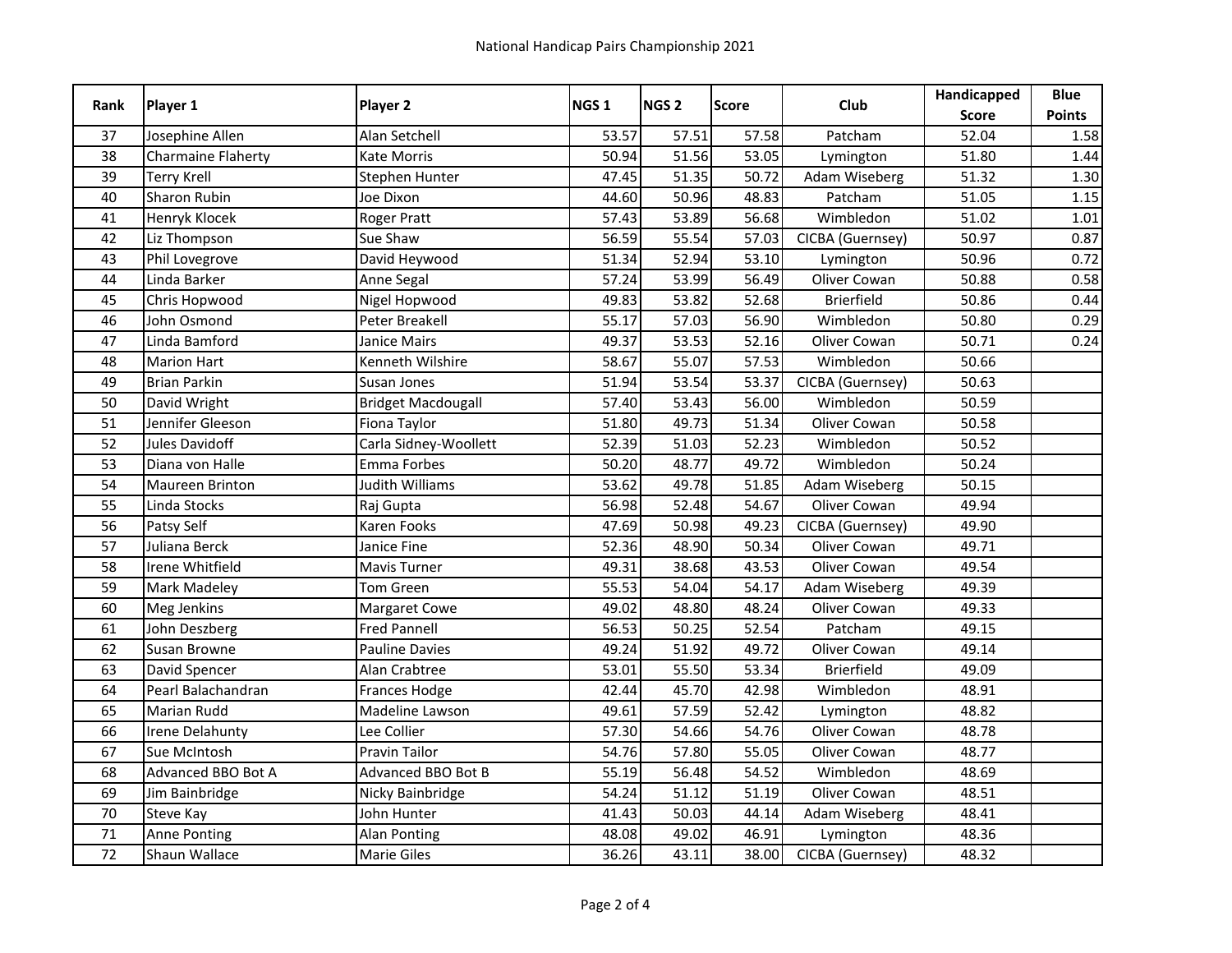| Rank   | Player 1                     | Player 2              | NGS <sub>1</sub> | NGS <sub>2</sub> | <b>Score</b> | Club              | Handicapped  | <b>Blue</b>   |
|--------|------------------------------|-----------------------|------------------|------------------|--------------|-------------------|--------------|---------------|
|        |                              |                       |                  |                  |              |                   | <b>Score</b> | <b>Points</b> |
| 73     | <b>Irene Dale</b>            | <b>Chris Dale</b>     | 48.16            | 48.16            | 46.29        | Oliver Cowan      | 48.13        |               |
| 74     | David Briggs                 | Alan Purdy            | 54.20            | 59.44            | 54.89        | <b>Brierfield</b> | 48.07        |               |
| $75 =$ | Henrique Viegas da Silva     | <b>Bill Morris</b>    | 50.96            | 58.95            | 52.94        | Adam Wiseberg     | 47.99        |               |
| $75 =$ | <b>Quentin Hartley</b>       | Caroline Ireson       | 46.17            | 48.86            | 45.50        | Caterham          | 47.99        |               |
| 77     | Susan Pemberton              | Philip Goldenberg     | 52.07            | 50.44            | 49.12        | Wimbledon         | 47.87        |               |
| 78     | Joan Wragg                   | Vari Ainsworth        | 46.04            | 45.51            | 43.60        | Oliver Cowan      | 47.83        |               |
| 79     | Linda Wilson                 | David Champion        | 50.73            | 51.93            | 48.78        | Wimbledon         | 47.45        |               |
| 80     | Sandra Keutzer               | Ros Smart             | 39.35            | 40.87            | 37.55        | CICBA (Guernsey)  | 47.44        |               |
| 81     | <b>Rosemary Hodder</b>       | Joan Meech            | 50.63            | 50.56            | 48.02        | Lymington         | 47.43        |               |
| 82     | Gabor Kereszturi             | Anil Bhandari         | 50.81            | 56.59            | 51.12        | Wimbledon         | 47.42        |               |
| 83     | Christine Le Lievre          | Carolyn Kenneally     | 44.91            | 46.13            | 42.72        | CICBA (Guernsey)  | 47.20        |               |
| 84     | Jane Mackenzie               | <b>Heather Harvey</b> | 51.51            | 54.90            | 50.30        | Oliver Cowan      | 47.10        |               |
| 85     | <b>Ron Davis</b>             | <b>Tracy Sherman</b>  | 62.51            | 59.40            | 57.95        | Patcham           | 47.00        |               |
| 86     | Marietta Andree              | Janet Cahm            | 56.94            | 57.04            | 53.89        | Wimbledon         | 46.90        |               |
| 87     | <b>Helene Ford</b>           | <b>Richard Browne</b> | 50.17            | 53.60            | 48.63        | Adam Wiseberg     | 46.75        |               |
| 88     | Sheelagh Rodgers             | John Dalton           | 40.95            | 47.14            | 40.65        | Oliver Cowan      | 46.61        |               |
| 89     | Denver Gorman                | <b>John Davies</b>    | 53.09            | 52.15            | 49.19        | Caterham          | 46.57        |               |
| 90     | <b>Ben Anwyl</b>             | Martin Hurley         | 51.15            | 51.31            | 47.74        | Adam Wiseberg     | 46.51        |               |
| 91     | Janet Tolan                  | Espen Gisvold         | 56.15            | 58.94            | 53.87        | Adam Wiseberg     | 46.33        |               |
| 92     | Lynne Williamson             | Barbara Hunter        | 50.71            | 48.02            | 45.67        | CICBA (Guernsey)  | 46.31        |               |
| 93     | <b>Robert Lowe</b>           | Peter Langston        | 59.13            | 58.81            | 55.24        | Patcham           | 46.27        |               |
| 94     | Peter Revell                 | David Green           | 51.98            | 54.61            | 49.37        | Patcham           | 46.08        |               |
| 95     | Ian Macgregor                | <b>Ivor Richards</b>  | 53.86            | 56.36            | 51.17        | Patcham           | 46.06        |               |
| 96     | Jolanta Coggle               | Michael Lucas         | 57.29            | 57.33            | 53.08        | Oliver Cowan      | 45.77        |               |
| 97     | Anne Spencer                 | Margaret Nelson       | 47.22            | 46.44            | 42.47        | <b>Brierfield</b> | 45.64        |               |
| 98     | <b>Tony Margree</b>          | Roy Brough            | 51.67            | 54.98            | 48.91        | Oliver Cowan      | 45.59        |               |
| 99     | <b>Julie Grant</b>           | lan Grant             | 57.16            | 57.16            | 52.68        | Patcham           | 45.52        |               |
| 100    | Christopher Tolhurst-Cleaver | Paul Rigby            | 50.06            | 54.16            | 47.56        | Adam Wiseberg     | 45.45        |               |
| 101    | Joe Bragg                    | David Ackroyd         | 47.54            | 44.90            | 41.62        | Oliver Cowan      | 45.40        |               |
| 102    | Angela Clark                 | Rob Paton             | 53.69            | 55.19            | 49.79        | Patcham           | 45.35        |               |
| 103    | Jan Pooley                   | <b>Martin Pooley</b>  | 51.88            | 57.10            | 49.79        | Lymington         | 45.30        |               |
| 104    | Linden Barnett               | Alison Herga          | 47.42            | 46.00            | 41.98        | Patcham           | 45.27        |               |
| 105    | <b>Adele Malpas</b>          | Angela Bartie         | 46.25            | 46.21            | 41.44        | CICBA (Guernsey)  | 45.21        |               |
| 106    | Lesley Sixsmith              | Peter Finbow          | 49.35            | 53.91            | 46.73        | Oliver Cowan      | 45.10        |               |
| 107    | Angela Chettleburgh          | Shelagh Harman        | 46.21            | 50.20            | 43.18        | Patcham           | 44.98        |               |
| 108    | <b>Michael Robertson</b>     | Liz Greensides        | 49.18            | 48.37            | 43.60        | Oliver Cowan      | 44.83        |               |